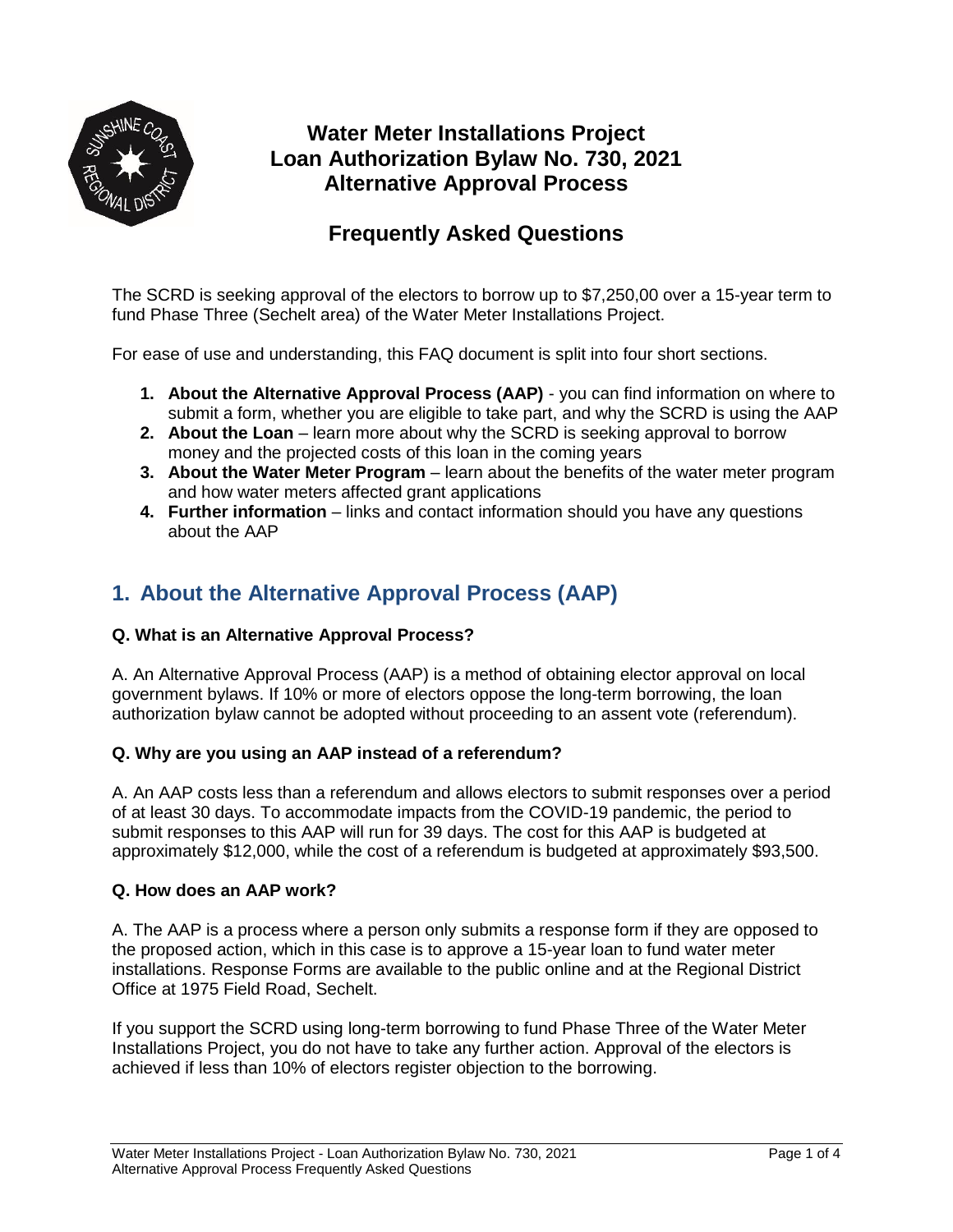### **Q. Can anyone participate in the process?**

A. No. To participate in the AAP, a person must meet the qualifications to be registered as an elector (under the Local Government Act) and must reside or own property within the SCRD Water Supply and Distribution Service Area (Electoral Area A – Egmont/Pender Harbour, B – Halfmoon Bay, D – Roberts Creek, E – Elphinstone, F – West Howe Sound, and the District of Sechelt).

Qualifications include:

- eighteen years of age or older;
- Canadian Citizen;
- resident of British Columbia for at least the last six months;
- resident of, OR registered owner of real property within, the service area for at least the last 30 days;
- not disqualified by law from voting in local elections.

Only one non-resident property elector may sign an elector response form per property, regardless of how many people own the property. Property owned in whole or in part by a corporation does not qualify under the non-resident property elector provisions.

While all eligible electors in the regional water service will participate in this process, only those who have access to SCRD water will be responsible for repaying the loan. Specifically, only those properties included in the Regional Water Service Parcel Tax Roll will be responsible for repaying the loan. The parcel tax roll includes all parcels within the service area that are connected to, or have the ability to connect to, one of the seven water systems funded through the Regional Water Service. Those systems are Chapman, Langdale, Ruby Lake (Cove Cay), Waugh Lake (Egmont), Eastbourne, Granthams, and Soames.

### **Q. Electoral Area A – Egmont / Pender Harbour has a separate water service, so why can they participate in the AAP?**

A. They are eligible participants in the AAP but will not be responsible for re-paying the loan. This is due to provincial rules and the way the initial regional water service was established in the SCRD. The provincial rules for conducting an AAP specify that eligible participants for this AAP are determined by the geographic area defined in the original service establishing bylaw (SCRD Bylaw 1002) for the Water Supply and Service Distribution Area.

This includes Electoral Areas A – Egmont/Pender Harbour, B – Halfmoon Bay, D – Roberts Creek, E – Elphinstone, F – West Howe Sound, and the District of Sechelt. While North and South Pender Harbour have since established separate water services, they still remain part of the initial service establishment for the Water Supply and Distribution Area and therefore must be included as participants in the AAP, but will not be responsible for re-paying the loan, as North and South Pender water systems are each part of a separate and distinct service with their own parcel tax roll.

### **Q. Why does the SCRD need public approval to borrow the funds?**

A. Provincial legislation requires that a local government must receive approval of the electors to use long-term (more than five years) borrowing. The SCRD is seeking public approval to borrow funds through an Alternative Approval Process (AAP).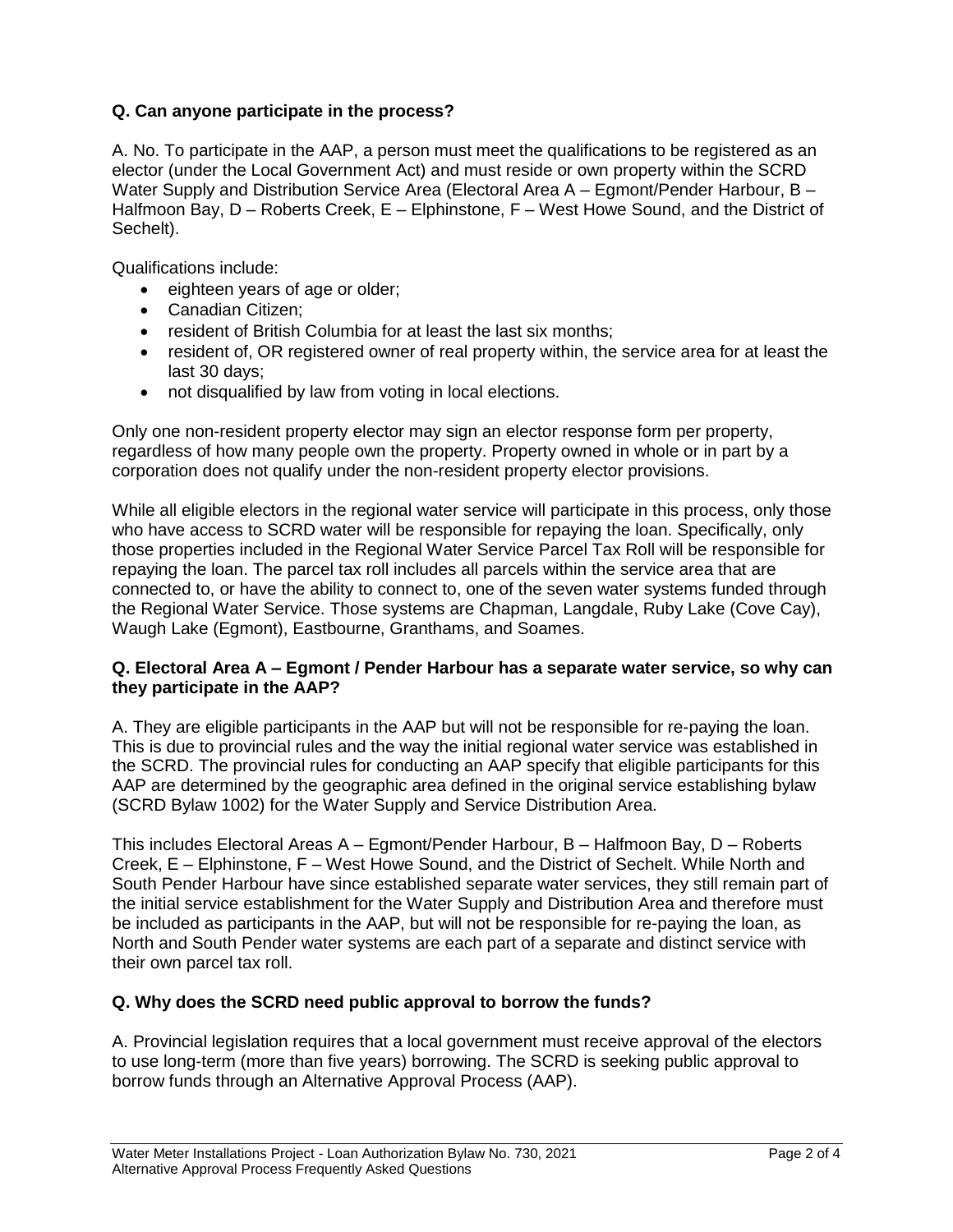### **Q. What if the AAP fails?**

A. Metering is a key priority for the SCRD and is listed as one of the objectives in the 2019-2023 Board Strategic Plan. If the AAP fails, the Board will consider options including whether to proceed to an assent vote (also known as a referendum).

### **Q. Can a response form be withdrawn after it is submitted?**

A. Yes, response forms can be withdrawn prior to the deadline of 4:30 p.m. on Wednesday, July 7, 2021. Withdrawal requests must be in writing and contain sufficient information to identify the elector concerned. They must be signed by the person making the request for withdrawal and physically delivered to the Regional District office. Electronic copies cannot be accepted.

### **Q. Will response forms submitted electronically be accepted?**

A. No, only the original signed Elector Response form will be accepted. Forms can be hand delivered or mailed to the regional district and must be received before the deadline of 4:30 p.m. on Wednesday, July 7, 2021.

## **2. About the Loan**

### **Q. Why does the SCRD want to borrow money?**

A. Since 2003, the SCRD has been working on the implementation of a Water Meter Program. In the 2019-2023 Strategic Plan, the SCRD commits to the full implementation of the metering program as one of the approaches to better meet water demand in the region. The purpose of the Loan Authorization Bylaw is to provide funding for Phase Three, which is the final phase of the water meter installations project and involves installing water meters in the Sechelt area. Meters have already been installed for SCRD water customers in Egmont/Pender Harbour, Halfmoon Bay, Roberts Creek, Elphinstone and West Howe Sound between 2014 and 2018.

Grant applications for Phase Three of the Water Meter Installations project were not successful and since the SCRD is committed to completing the project, the Board decided to fund it through a loan with a 15-year term.

### **Q. How much money does the regional district intend to borrow for this purpose, and what are the terms for borrowing?**

A. The regional district intends to borrow up to \$7,250,000 to fund Phase Three of the Water Meter Installations Project with repayment of the debt over a term not to exceed 15 years. The funds would be borrowed through the Municipal Finance Authority of BC which handles capital financing needs for local governments.

### **Authorizing a \$7.25 million loan doesn't necessarily mean the full amount will be**

**borrowed.** The SCRD will continue to review grant opportunities and consider alternate funding sources that may become available.